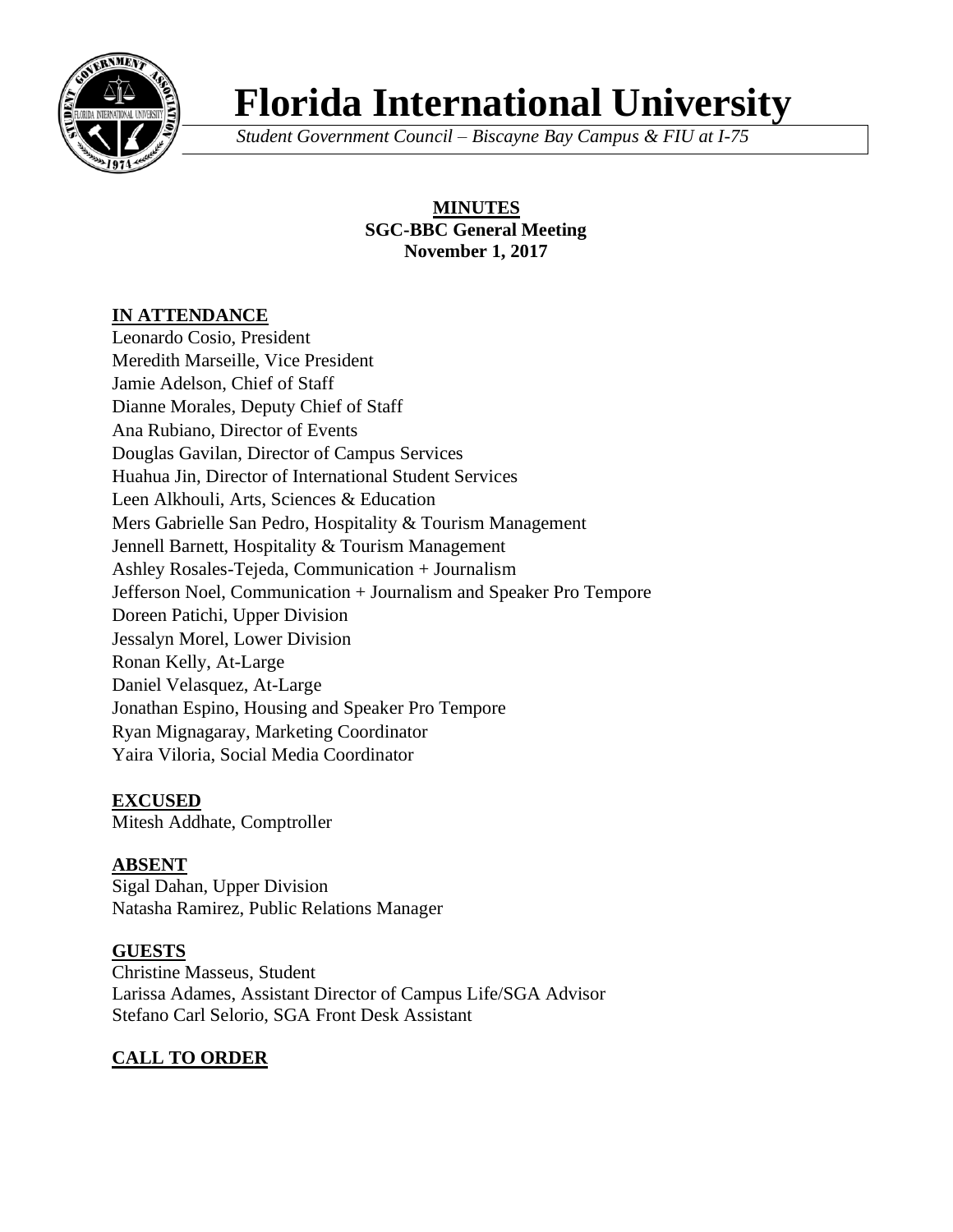The Student Government Association (BBC) held a meeting on Date – Locale WUC 221. The meeting was called to order at 3:39 PM, approximately, by President Cosio who presided over the meeting in its entirety.

## **APPROVAL OF THE MINUTES**

A motion to approve the minutes of the [September 27, 2017] meeting was made by Senator [Ronan Kelly] and seconded by Senator [Ashley Rosales-Tejeda]

#### **PRESIDENT REPORT**

President Leonardo Cosio stated the following,

- I. Trail of the Torch Reminder
- II. Tri-Council Reunion/Alumni
- III. Meeting with the Alumni Association
	- A. Encouraging CARTA Alumni to give back to FIU.
- IV. Suicide Hotline Update
	- A. Senator Doreen Patichi and Sigal Dahan are working with FIU OneCard to put the suicide hotline on the back of the card.
- V. In collaboration with former Vice ProVost Raul Moncarz, breakfast will be served in honor of Jose Marti.

#### **VICE PRESIDENT REPORT**

Vice President Meredith Marseille stated the following,

- I. Meeting with the General Manager of Bayview
- II. Bayview Open Forum, November 29, 12-2pm, Bayview Room
- III. First Generation Day
	- A. SGA will be sponsoring the First Generation Day buttons
- IV. Reflexology Path Project
	- A. We are looking for quotes to finalize the path.

#### **SENATE SPEAKER REPORT**

Speaker Jonathan Espino stated the following,

- I. Finance Chair Senator Kelly has filled his committee and will now be able to hold meetings for his finance requests
- II. The only position that is difficult to fill is the I75 Senator
- III. In collaboration with Vice President Meredith Marseille, a meeting with Kristie Zapata the manager at Bayview in regards to the Bayview forum we plan to have. So this forum is going to be a Q&A and be held at the end of November the tentative date is November 29th from around 12-2pm. Room repairs and renovations will begin the 6th of november and go by floors. Bayview is starting a month of thankfulness to show their appreciation to the residents and the forum will essentially cover some Bayview related issues with Hurricane Irma etc. and Kristie will be there we are trying to get Pablo Ortiz and someone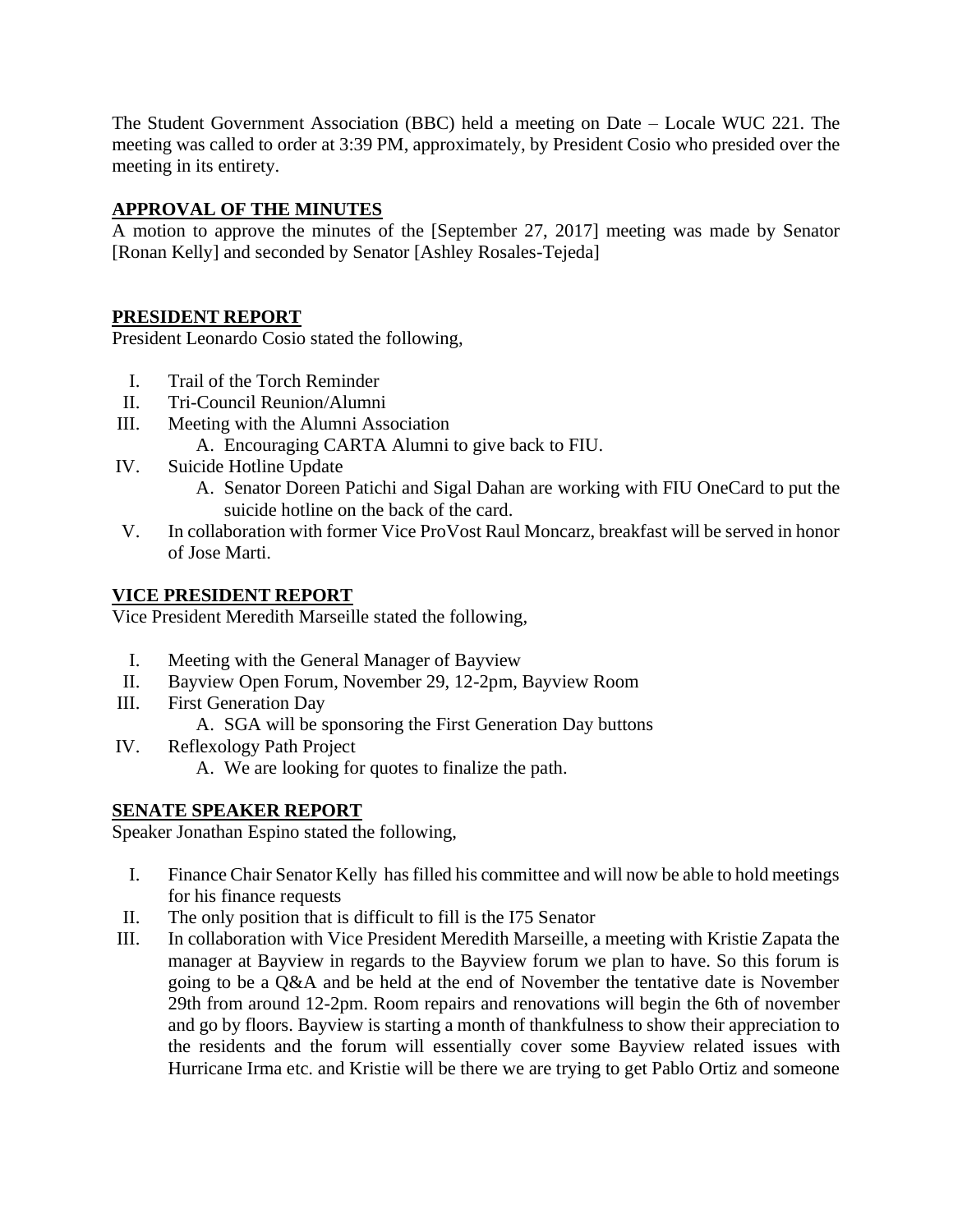from environment health and safety to answer any questions comments concerns and the students.

- IV. Senator Velasquez and I are/will be working on a resolution that will try to make the Bayview Forum a semesterly event where students will be able to express their concerns every semester. This will be presented at the next Senate Meeting.
- V. Senator Morel got 4th place in the student bake off for Roary's Birthday.
- VI. Speaker Pro Noel will elaborate on his Meet the Deen event with his updates and all the hard work he has been putting into it.

## **SPEAKER PRO TEMPORE REPORT**

Speaker Pro Tempore Jefferson Noel stated the following,

- I. Meet the Dean of CARTA is going to happen in 7 days, November 8, 10:00 am, ACII 161 A. Construction is being done in building ACII
	- B. Ryan Mignagaray, Marketing Coordinator created a flyer for the event
	- C. The Public Relations board will be launching a marketing campaign to inform students about the event.
	- D. PantherPress has been contacted to cover the event.
- II. CARTA Creators
	- A. Applications are open for students at OrgSync
- III. International Harmony
	- A. Bringing an international atmosphere to the Wolfe University Center through music.

# **CHIEF OF STAFF REPORT**

Chief of Staff Jamie Nelson stated the following,

- I. Director of Campus Services Gavilan is a part of the Wolfe Day Committee. Wolfe Day is March 29th from 11-3.
- II. Director of Campus Services Gavilan is working with Jeff on the Meet the Dean event to get organizations on campus involved. Meet the Dean is November 8th from 10-12.
- III. Deputy Chief of Staff Morales is working on collecting the information of all SCJ students in the councils at BBC.
- IV. Deputy Chief of Staff Morales created a survey for Bayview students to see what restaurants they eat at around campus. She will close it next Friday.
- V. Director of International Student Affairs Jin is working on the International Culture & Flag Parade on November 13th at 11 a.m.
- VI. The PR Board is working on the SGA t-shirt with Adam.
- VII. PR Manager Ramirez is working on the SGA newsletter.
- VIII. Since last general meeting a Social Media Coordinator has been appointed.
- IX. Today, a candidate for Director of Lectures will go for confirmation.
	- X. I'm working with Sharonda Glover, the woman in charge of branding for FIU, to better brand our council. I'm meeting with her tomorrow to discuss creating a really nice SGA-BBC booklet that explains who we are, why we exist, our strategic plan etc.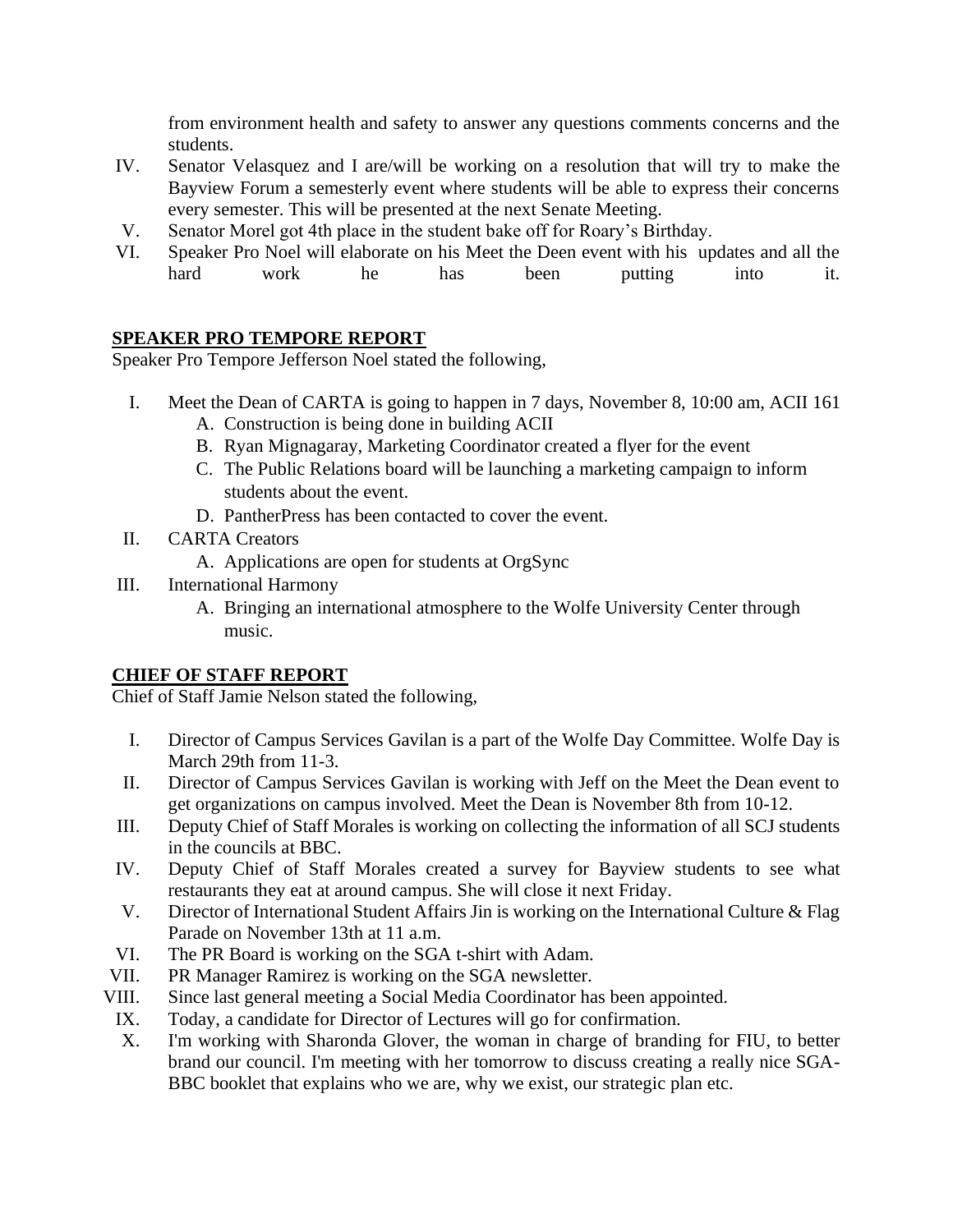#### **ADVISOR REPORT**

SGA Advisor Larissa Adames stated the following,

- I. NACA Assessments need to be filled out
- II. The new Tabling Sheet is up and needs to be updated
- III. Trail of the Torch
- IV. Block Party
- V. Council members can utilize SGA Interns make sure you email Gerald Johnson by Friday
- VI. SGA Potluck, November 29
- VII. Enrollment Dates
- VIII. Stipend Packets needs to be finished by the end of November, December 12
- IX. Homecoming Parade Committee, November 4
- X. Budget Training, November 25, 10:00 am
- XI. SGA Portal @ OrgSync
- XII. Adam Braun, November 29

#### **OLD BUSINESS**

I. Please refer to the APPROVAL OF MINUTES

#### **NEW BUSINESS**

I. Director of Lectures: Christine Masseus

A motion to appoint [Christine Massesus] for [Director of Lectures] was made by Senator [Ronan Kelly] and seconded by Senator [Ashley Rosales-Tejeda]

The motion was passed unanimously.

- AYE Leen Alkhouli, Arts, Sciences & Education
- AYE Mers Gabrielle San Pedro, Hospitality & Tourism Management
- AYE Jennell Barnett, Hospitality & Tourism Management
- AYE Ashley Rosales-Tejeda, Communication + Journalism
- AYE Jefferson Noel, Communication + Journalism and Speaker Pro Tempore
- AYE Doreen Patichi, Upper Division
- AYE Jessalyn Morel, Lower Division
- AYE Ronan Kelly, At-Large
- AYE Daniel Velasquez, At-Large
- AYE Jonathan Espino, Housing and Speaker

#### **ANNOUNCEMENTS**

- I. Homecoming Floats
	- A. Council members to decorate and sign up to be in the float.
	- B. Six members have signed up, but we need 12 to be on the float.
- II. Black Student Union